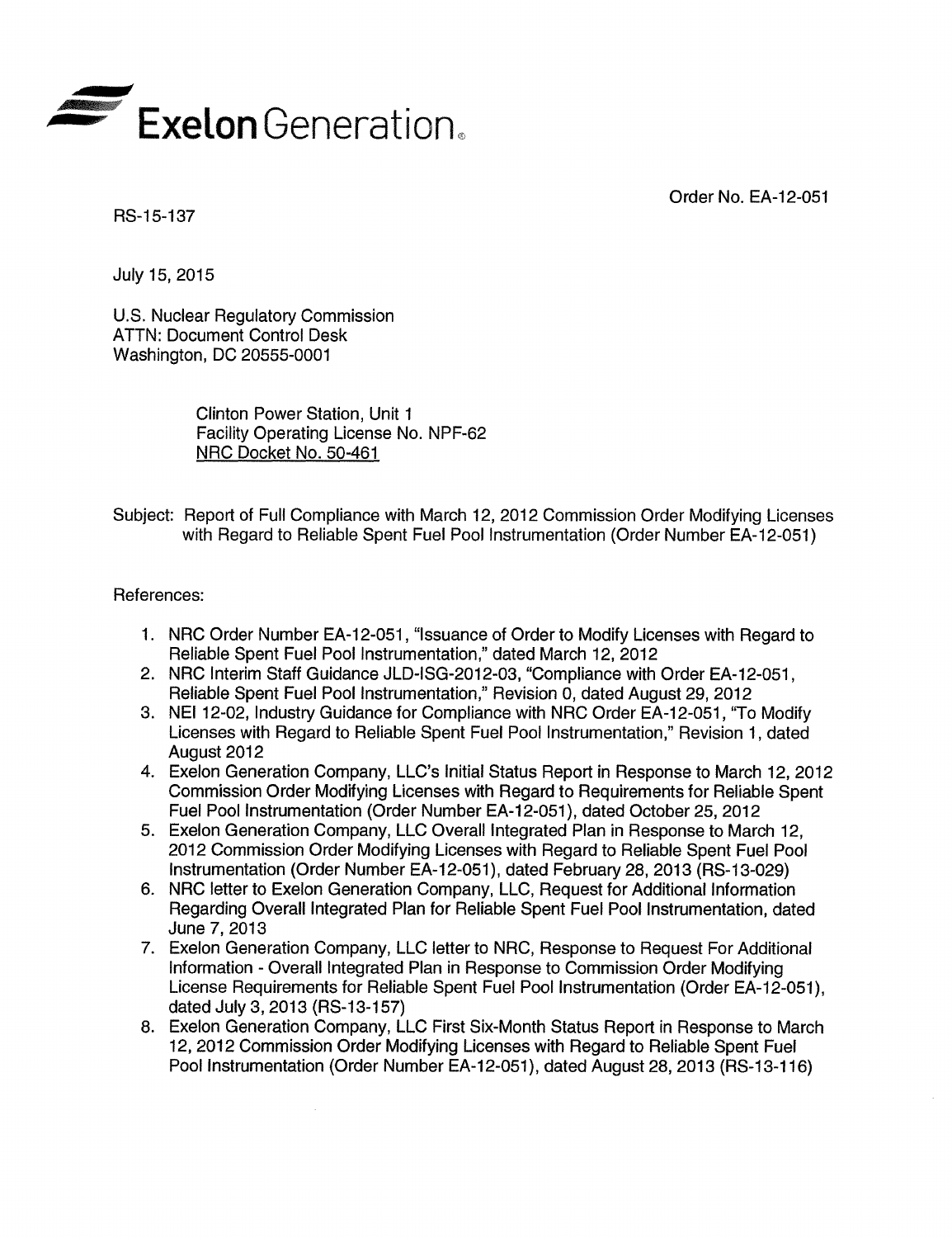U.S. Nuclear Regulatory Commission Report of Full Compliance with Order EA-12-051 July 15, 2015 Page 2

- 9. Exelon Generation Company, LLC Second Six-Month Status Report in Response to March 12, 2012 Commission Order Modifying Licenses with Regard to Reliable Spent Fuel Pool Instrumentation (Order Number EA-12-051), dated February 28, 2014 (RS-14-019)
- 10. Exelon Generation Company, LLC Third Six-Month Status Report in Response to March 12, 2012 Commission Order Modifying Licenses with Regard to Reliable Spent Fuel Pool Instrumentation (Order Number EA-12-051), dated August 28, 2014 (RS-14-197)
- 11. Exelon Generation Company, LLC Fourth Six-Month Status Report in Response to March 12, 2012 Commission Order Modifying Licenses with Regard to Reliable Spent Fuel Pool Instrumentation (Order Number EA-12-051), dated February 27, 2015 (RS-15- 027)
- 12. NRC letter to Exelon Generation Company, LLC, Clinton Power Station, Unit 1 Interim Staff Evaluation and Request for Additional Information Regarding the Overall Integrated Plan for Implementation of Order EA-12-051, Reliable Spent Fuel Pool Instrumentation (TAC No. MF0791), dated November 15, 2013
- 13. NRC letter to Exelon Generation Company, LLC, Clinton Power Station, Unit 1 Report for the Audit Regarding Implementation of Mitigating Strategies and Reliable Spent Fuel Pool Instrumentation Related to Orders EA-12-049 and EA-12-051 (TAC No. MF0791), dated April 27, 2015

On March 12, 2012, the Nuclear Regulatory Commission ("NRC" or "Commission") issued Order EA-12-051, "Issuance of Order to Modify Licenses with Regard to Reliable Spent Fuel Pool Instrumentation," (Reference 1) to Exelon Generation Company, LLC (EGG). Reference 1 was immediately effective and directed EGC to install reliable spent fuel pool level instrumentation. Specific requirements are outlined in Attachment 2 of Reference 1.

Reference 1 required submission of an initial status report 60 days following issuance of the final interim staff guidance (Reference 2) and an overall integrated plan (OIP) pursuant to Section IV, Condition C. Reference 2 endorsed industry guidance document NEI 12-02, Revision 1 (Reference 3) with clarifications and exceptions identified in Reference 2. Reference 4 provided the EGC initial status report regarding reliable spent fuel pool instrumentation. Reference 5 provided the Clinton Power Station, Unit 1 OIP.

Reference 1 required submission of a status report at six-month intervals following submittal of the OIP. References 8, 9, 10, and 11 provided the first, second, third, and fourth six-month status reports, respectively, pursuant to Section IV, Condition C.2, of Reference 1 for Clinton Power Station, Unit 1.

The purpose of this letter is to provide the report of full compliance with the March 12, 2012 Commission Order Modifying Licenses with Regard to Reliable Spent Fuel Pool Instrumentation (Order Number EA-1 2-051) (Reference 1) pursuant to Section IV, Condition C.3 of the Order for Clinton Power Station, Unit 1.

Clinton Power Station has installed two independent full scale level monitors for the Spent Fuel Pool (SFP) in response to Order EA-12-051. Clinton Power Station OIP Open Items have been addressed and closed as documented in References 8, 9, 10, and 11, and are considered complete pending NRC Closure. The information provided herein documents full compliance for Clinton Power Station, Unit 1 with Reference 1.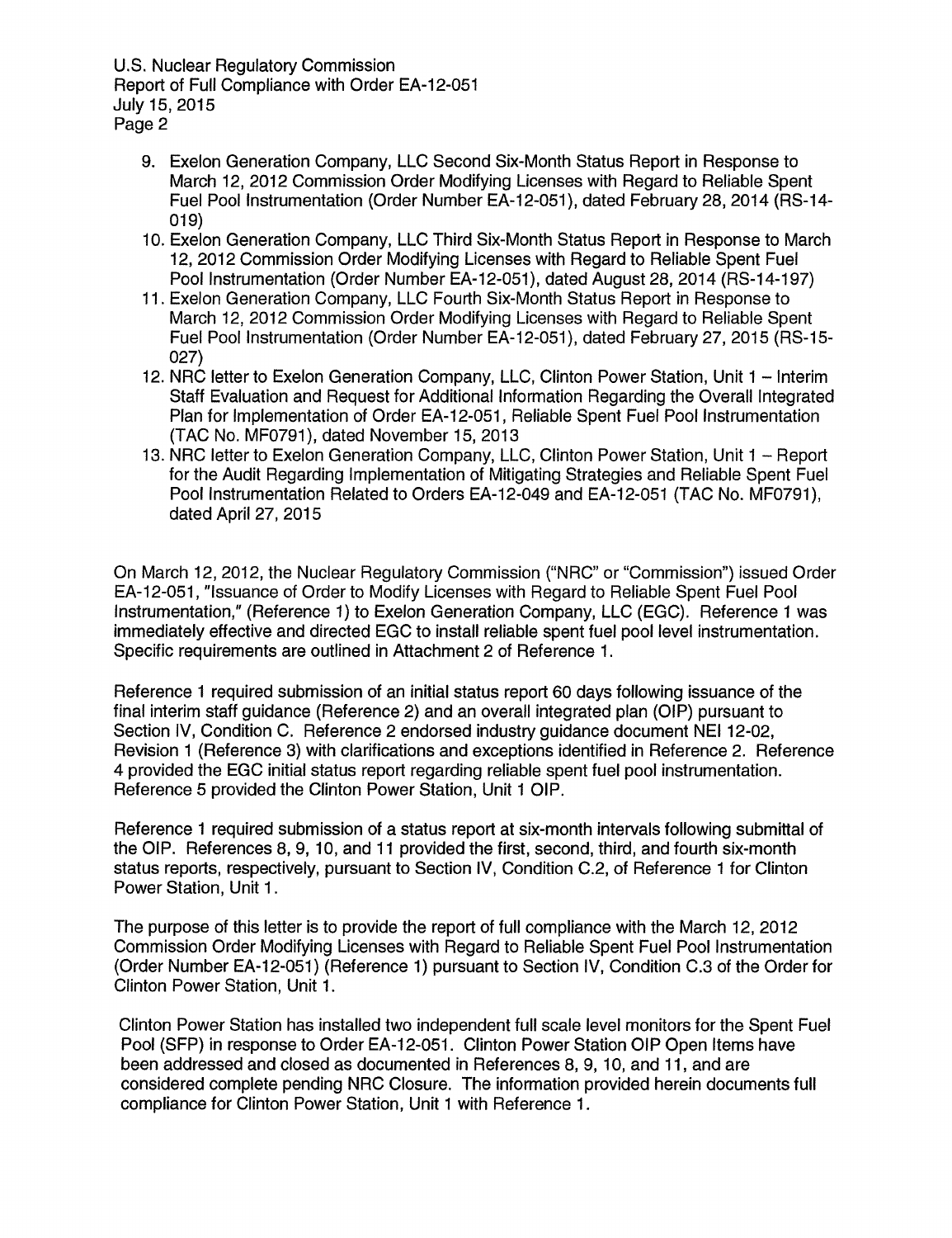U.S. Nuclear Regulatory Commission Report of Full Compliance with Order EA-12-051 July 15, 2015 Page 3

EGC's response to the NRC OIP Requests for Additional Information (OIP RAts), and the NRC Interim Staff Evaluation (ISE) Open Items (ISE RAts) identified in References 6 and 12 have been addressed and closed as documented in References 7, 8, 9, 10, and 11, and below, and are considered complete pending NRC Closure. EGG response to the NRC audit questions and additional audit open items have been addressed as documented in the NRC Site Audit Report (Reference 13).

The following table provides completion references for each NRC OIP RAI and ISE RAI.

| OIP Open Item No. 1                | Reference 5                        |
|------------------------------------|------------------------------------|
| OIP RAI No. 1                      | Reference 7                        |
| OIP RAI Nos. 3, 4, 6, 7a, 11b, 11c | Reference 11                       |
| OIP RAI Nos. 2, 5, 7b, 8a, 8b, 8c, | Reference 11 and updated with this |
| 8d, 11a                            | submittal as provided below        |
| ISE RAI Nos. 3, 4, 6, 8            | Reference 11                       |
| <b>ISE RAI Nos. 11, 12</b>         | Reference 11 and updated with this |
|                                    | submittal as provided below        |

Note: ISE RAts are not duplicated in the table above if previously issued as OIP RAIs in Reference 6.

The table below documents the completion of the final remaining open actions as identified in Reference 11, and the revised response to OIP RAI Nos. 2 and 5 and ISE RAI No. 11 regarding the additional instrument channel separation provided as described in Reference 13. Additionally, response to the SFPI audit item listed in Attachment 3 of Reference 13 is documented below. Since the NRC SFPI Order audit at Clinton Power Station, the response to ISE RAI No. 11 has been revised due to constructability issues in the field. The revised response for ISE RAI No. 11 is also provided below. As stated above, EGG provides the response for the following items and considers them to be complete for Clinton Power Station, Unit 1.

| Item                                                                                                                                     | Description                                                                                                                                                                                                                                                                                                                                                                                          | Reference |
|------------------------------------------------------------------------------------------------------------------------------------------|------------------------------------------------------------------------------------------------------------------------------------------------------------------------------------------------------------------------------------------------------------------------------------------------------------------------------------------------------------------------------------------------------|-----------|
| OIP Item 5 (RAI- 5, Ref. 3)<br>OIP Item 2 (RAI- 2, Ref. 3)<br>b) Further information on the<br>use of physical and spatial<br>separation | The following is a summary of the additional<br>actions taken to provide as much physical and<br>spatial separation within the Spent Fuel<br>Building area utilizing, to the maximum extent<br>practical, inherent shielding from missiles<br>provided by existing recesses and corners in<br>the Spent Fuel Building structure at Clinton<br>Power Station (CPS) (Reference enclosed<br>Sketch #2). | Complete  |
|                                                                                                                                          | <b>Spent Fuel Probes:</b><br>The two spent fuel probes were moved at<br>opposite corners of the Spent Fuel Pool, one<br>on the NE corner and the other on the SE                                                                                                                                                                                                                                     |           |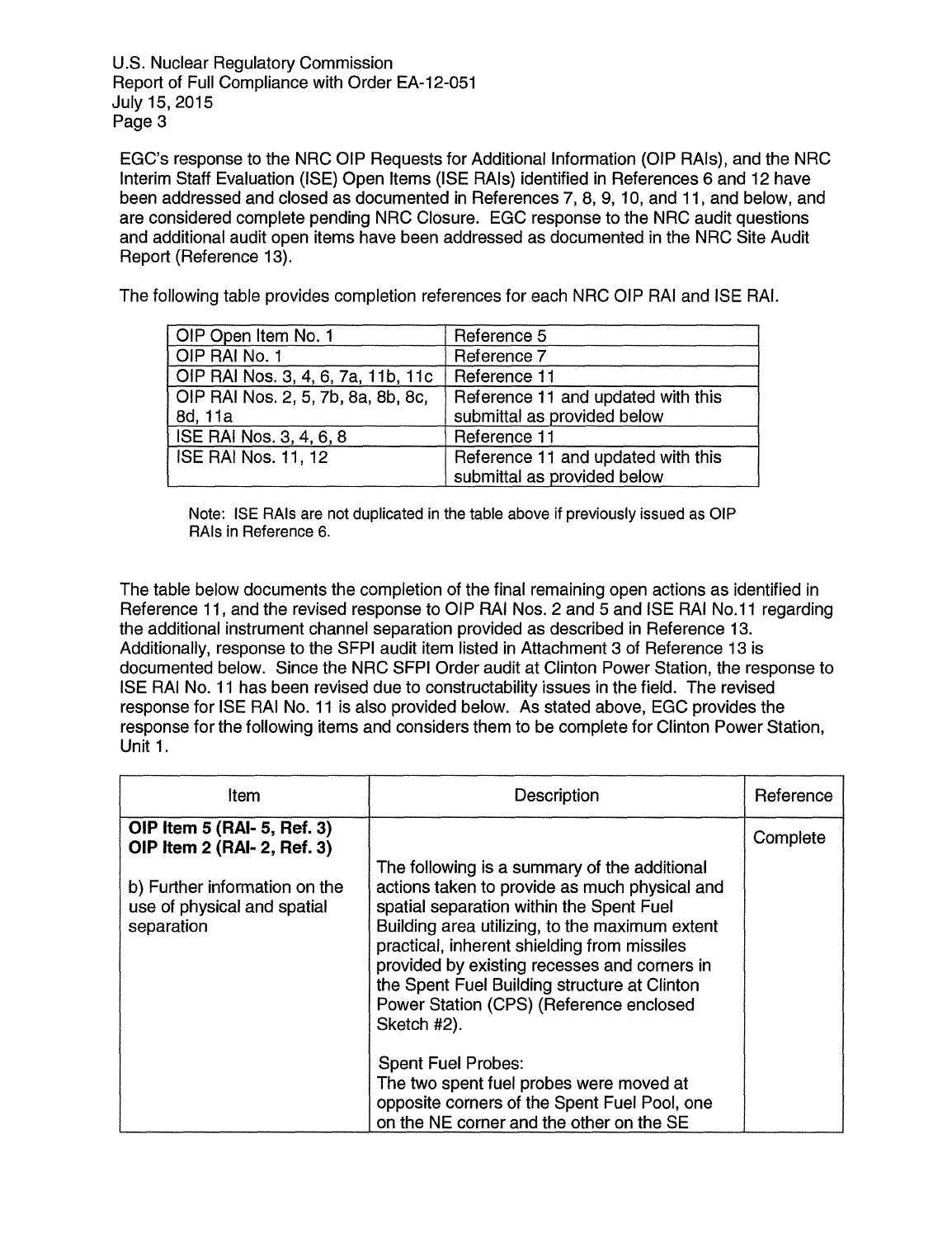| corner of the pool, to obtain the maximum<br>extent practical separation. The original design<br>had a separation of approximately 34 feet, and<br>the final installed configuration has a separation<br>of 45 feet, which meets the NEI 12-02<br>requirement of separating the sensors at least<br>by the shortest distance of the pool edge (i.e.,<br>32 feet).<br>Probe Coax Cable Signal Routing:                                                                                                                                                                                    |  |
|------------------------------------------------------------------------------------------------------------------------------------------------------------------------------------------------------------------------------------------------------------------------------------------------------------------------------------------------------------------------------------------------------------------------------------------------------------------------------------------------------------------------------------------------------------------------------------------|--|
| Where the channels leave the spent fuel area,<br>a change was made so the signal cable is<br>routed in conduit on opposite faces of a two (2)<br>foot wide webbed column, which is part of the<br>support for the Fuel Building, a seismically<br>designed and constructed structure. The<br>channel cables are then routed, after leaving<br>the top of the column, with one conduit                                                                                                                                                                                                    |  |
| (primary) being four (4) feet higher than the<br>other to provide practically achievable<br>separation due to interferences at the top of the<br>column. After approximately eighteen (18)<br>inches, the conduits maintain a separation of<br>six (6) feet for a distance of approximately 10<br>feet into a separate conduit and a cable tray.<br>At the cable tray, the primary channel is routed                                                                                                                                                                                     |  |
| in a robust cable tray, and the secondary<br>channel is routed in its own conduit outside the<br>cable tray. The cable tray provides reasonable<br>protection to the primary channel. Both<br>channels are supported by seismically installed<br>support hangers. The cable tray and conduit<br>remain common to the tray supports until<br>approximately ten (10) feet from the North Fuel<br>Building wall, where they then separate, one in<br>the tray and the other in a conduit by a<br>distance of approximately five (5) feet until<br>penetrating the North Fuel Building wall. |  |
| Structural calculations IP-S-0303 and IP-S-<br>0311 were revised, as required, to address the<br>structural adequacy of conduit supports due to<br>additional separation being provided from the<br>column to the cable tray in the Fuel Building.                                                                                                                                                                                                                                                                                                                                       |  |
| The above described changes further enhance<br>the design for the SFPI at Clinton Power<br>Station and meet the NEI 12-02 requirements.                                                                                                                                                                                                                                                                                                                                                                                                                                                  |  |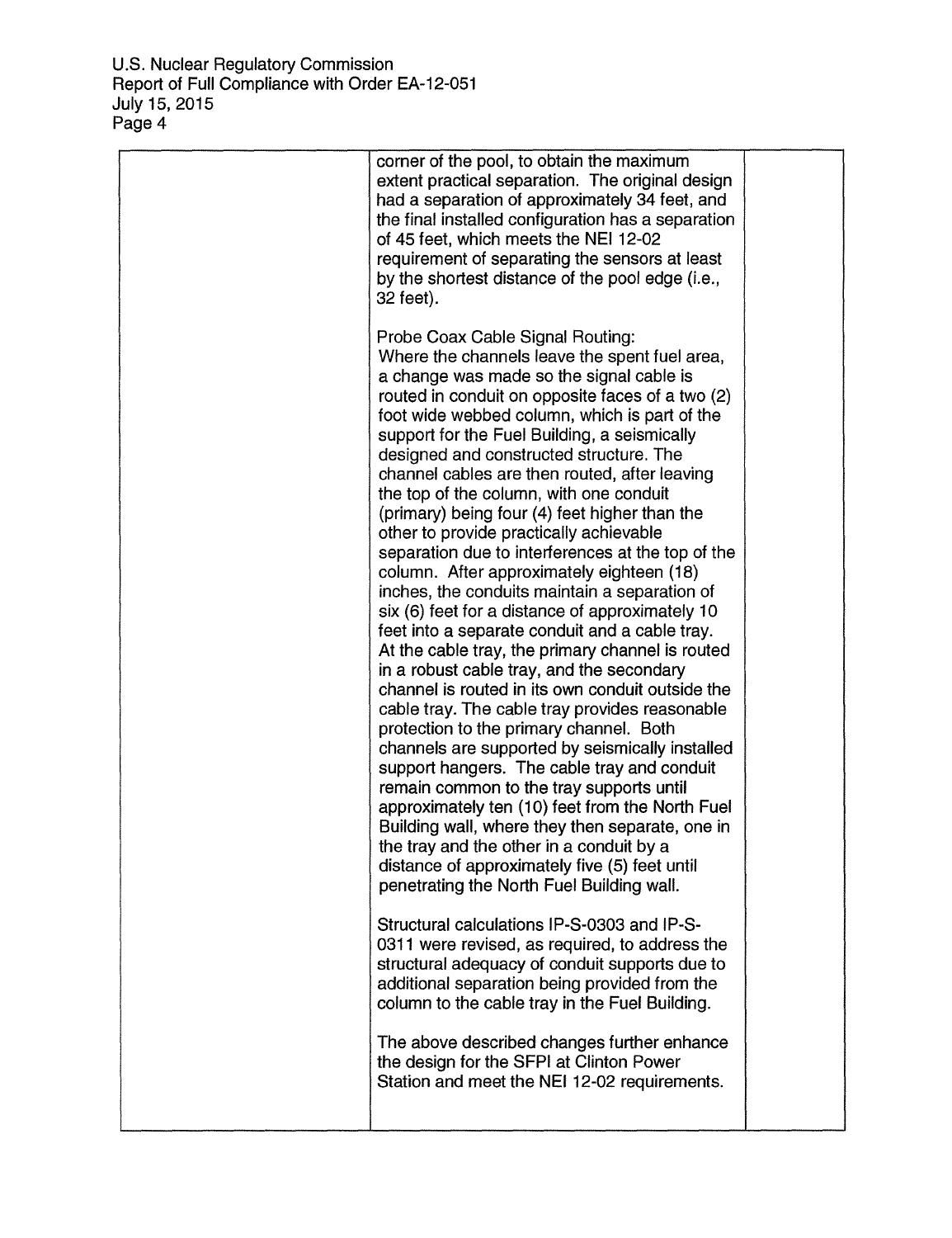| Justification for considering the cable tray to be<br>robust:                                                                                                                                                                                                                                                                                                                                                                                                                                                                                                                                         |                                     |
|-------------------------------------------------------------------------------------------------------------------------------------------------------------------------------------------------------------------------------------------------------------------------------------------------------------------------------------------------------------------------------------------------------------------------------------------------------------------------------------------------------------------------------------------------------------------------------------------------------|-------------------------------------|
| Structural Design Criteria DC-SD-01-CP<br>provides guidance for load combination of<br>component supports and various structures,<br>specifically Section 6.1.4 "Abnormal Loads",<br>which provides the guidance to consider the<br>different environmental conditions (when<br>applicable) during design and qualification of<br>the component supports. The subject cable tray<br>and conduit support are designed to be<br>redundant in the safety related building. Both<br>supports and cable tray are evaluated for<br>impacts caused by internally generated<br>missiles in the Fuel Building. |                                     |
| The supports that hold the cable trays are<br>designed seismically, and thus will not fail<br>during a seismic event. Evaluation of missile<br>impacts is explained below:                                                                                                                                                                                                                                                                                                                                                                                                                            |                                     |
| If the supports or the cable trays are subjected<br>to a missile strike, the cable tray though a non-<br>safety related component, is considered robust<br>since it is constructed of 14 gauge material, as<br>specified in the Clinton Power Station design<br>specification K-2980, and provides reasonable<br>assurance to resist a missile strike. The<br>seismically installed supports are robust as well<br>in order to meet the design basis seismic<br>standards for Clinton Power Station.                                                                                                  |                                     |
| In conclusion, with the supports being designed<br>seismically, as required per DC-SD-01-CP, and<br>the cable tray being sufficiently robust, the<br>supports and cable tray are expected to be<br>capable of surviving an internal missile impact.                                                                                                                                                                                                                                                                                                                                                   |                                     |
|                                                                                                                                                                                                                                                                                                                                                                                                                                                                                                                                                                                                       | Complete                            |
| The Westinghouse document WNA-TP-<br>04709-GEN describes the methodology<br>for routine testing/calibration verification<br>and calibration methodology. This document<br>also specifies the required accuracy criteria<br>under normal operating conditions. Clinton<br>Power Station calibration and channel<br>verification procedures followed the guidance<br>and criteria provided in this document and                                                                                                                                                                                         |                                     |
|                                                                                                                                                                                                                                                                                                                                                                                                                                                                                                                                                                                                       | developed site specific procedures. |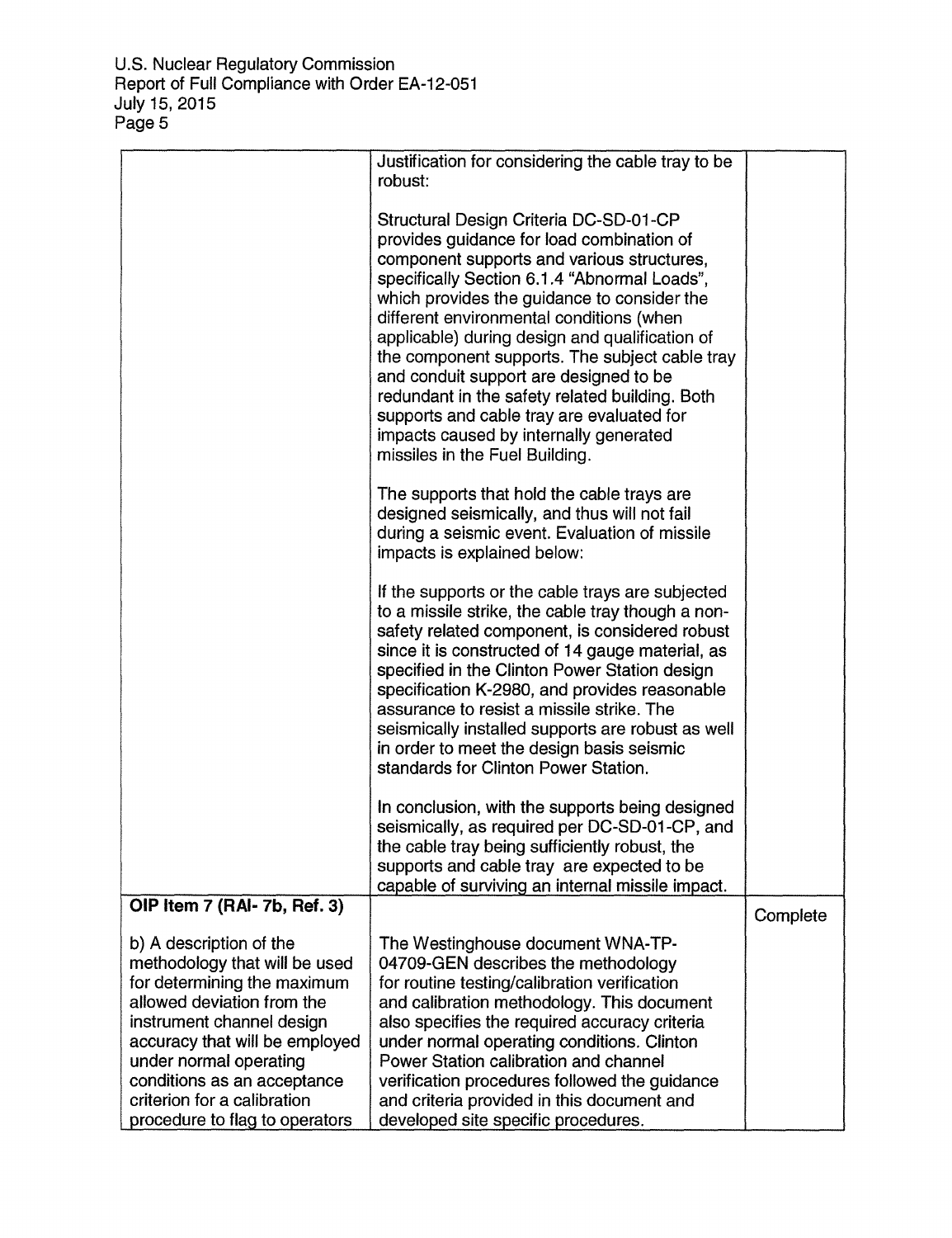| and to technicians that the<br>channel requires adjustment to<br>within the normal condition<br>design accuracy.                                                                                                                                                                                                                             | Instrument channel calibration will be<br>performed if the level indication reflects<br>a value that is outside the acceptance<br>band established in the Clinton Power Station<br>calibration and channel verification<br>procedures.<br>Per Westinghouse document WNA-TP-<br>04709-GEN calibration on a SFP level<br>channel is to be completed within 60<br>days of a planned refueling outage                   |          |
|----------------------------------------------------------------------------------------------------------------------------------------------------------------------------------------------------------------------------------------------------------------------------------------------------------------------------------------------|---------------------------------------------------------------------------------------------------------------------------------------------------------------------------------------------------------------------------------------------------------------------------------------------------------------------------------------------------------------------------------------------------------------------|----------|
|                                                                                                                                                                                                                                                                                                                                              | considering normal test scheduling<br>allowances (e.g., 25%). This is in compliance<br>with the NEI 12-02 guidance for Spent Fuel<br>Pool Instrumentation.                                                                                                                                                                                                                                                          |          |
| OIP Item 8 (RAI-8a, 8b, 8c,<br>8d, Ref. 3)                                                                                                                                                                                                                                                                                                   |                                                                                                                                                                                                                                                                                                                                                                                                                     | Complete |
| Please provide the following:<br>a) A description of the<br>capability and provisions the<br>proposed level sensing<br>equipment will have to enable<br>periodic testing and<br>calibration, including how this<br>capability enables the<br>equipment to be tested in-situ.<br>b) A description of how such<br>testing and calibration will | a) Westinghouse calibration procedure<br>WNA-TP-04709-GEN and functional<br>test procedure WNA-TP-04613-GEN<br>describe the capabilities and provisions<br>of SFPI periodic testing and calibration,<br>including in-situ testing. Clinton Power Station<br>used the above described Westinghouse<br>procedures and developed site specific<br>calibration, channel verification and in-situ<br>testing procedures. |          |
| enable the conduct of regular<br>channel checks of each<br>independent channel against<br>the other, and against any<br>other permanently-installed<br>SFP level instrumentation.<br>c) A description of how<br>functional checks will be<br>performed, and the frequency<br>at which they will be                                           | b) The level displayed by the channels will be<br>verified per the Clinton Power Station<br>administrative and operating procedures, as<br>recommended by Westinghouse vendor<br>technical manual WNA-GO-00127-GEN. If the<br>level is not within the specified accuracy, per<br>Westinghouse recommended tolerance<br>in WNA-TP-04709-GEN, then channel<br>calibration will be performed.                          |          |
| conducted. Describe how<br>calibration tests will be<br>performed, and the frequency<br>at which they will be<br>conducted. Provide a<br>discussion as to how these<br>surveillances will be<br>incorporated into the plant<br>surveillance program.                                                                                         | c) Functional checks will be performed by<br>Clinton Power Station per the<br>Westinghouse functionality test procedure<br>WNA-TP-04613-GEN and at the Westinghouse<br>recommended frequency. Calibration checks<br>will be performed by Clinton Power Station per<br>the Westinghouse calibration procedure WNA-<br>TP-04709-GEN and at the Westinghouse<br>recommended frequency in accordance with               |          |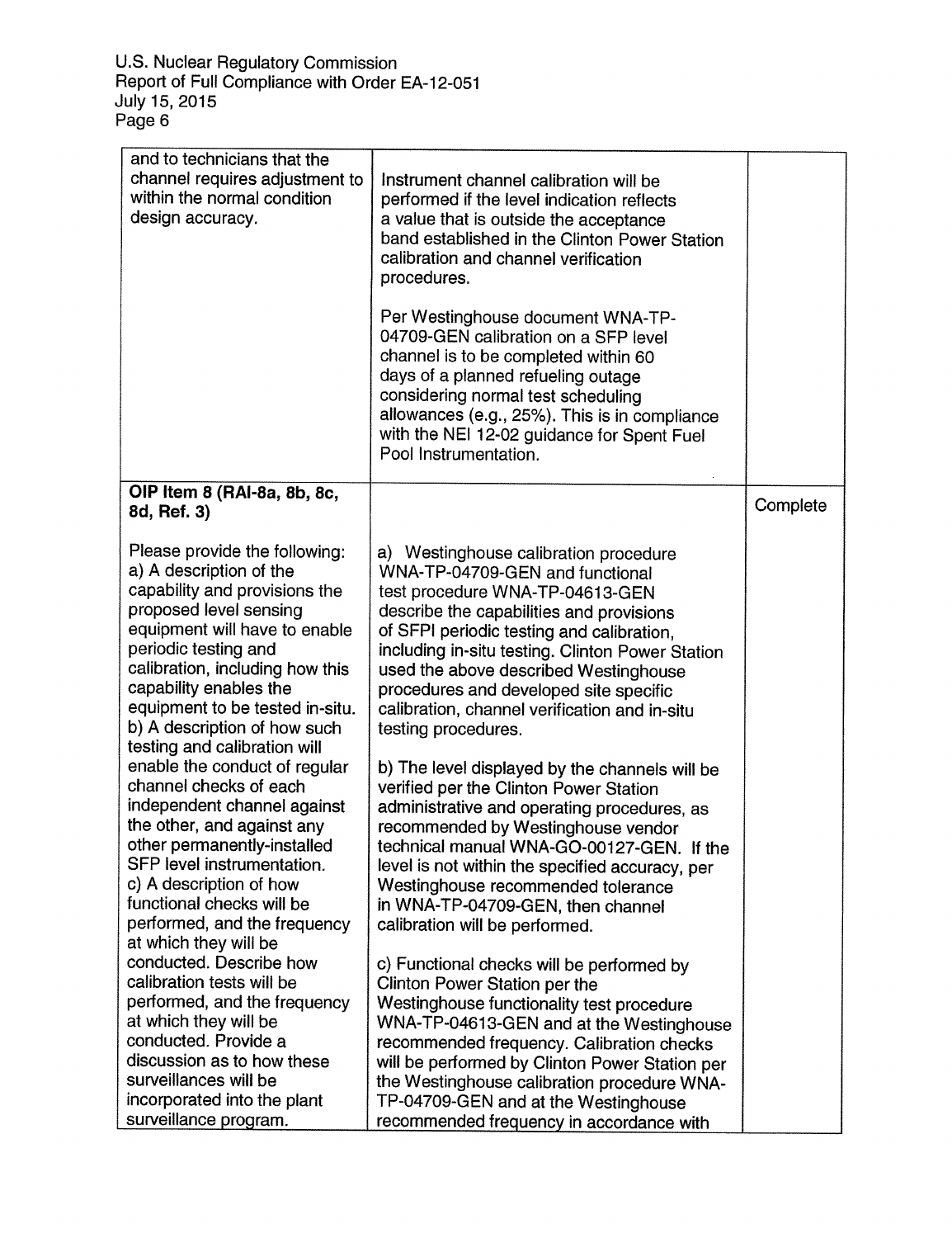| d) A description of what<br>preventive maintenance tasks<br>are required to be performed<br>during normal operation, and<br>the planned maximum<br>surveillance interval that is<br>necessary to ensure that the<br>channels are fully conditioned<br>to accurately and reliably<br>perform their functions when<br>needed.                                                                                                                                                                                                                                                      | Clinton Power Station maintenance and<br>operating programs. The performance of these<br>procedures will ensure reliable, accurate and<br>continuous SFPI functionality.<br>d) Clinton Power Station developed preventive<br>maintenance tasks for the SFPI per<br>Westinghouse recommendations identified in<br>the technical manual WNA-GO-00127-GEN.<br>These preventative maintenance tasks will be<br>performed as a minimum, at the Westinghouse<br>recommended frequency, and will ensure that<br>the channels are fully conditioned to accurately<br>and reliably perform their functions when<br>needed.                                                                      |          |
|----------------------------------------------------------------------------------------------------------------------------------------------------------------------------------------------------------------------------------------------------------------------------------------------------------------------------------------------------------------------------------------------------------------------------------------------------------------------------------------------------------------------------------------------------------------------------------|----------------------------------------------------------------------------------------------------------------------------------------------------------------------------------------------------------------------------------------------------------------------------------------------------------------------------------------------------------------------------------------------------------------------------------------------------------------------------------------------------------------------------------------------------------------------------------------------------------------------------------------------------------------------------------------|----------|
| OIP Item 11 (RAI- 11a, Ref. 3)                                                                                                                                                                                                                                                                                                                                                                                                                                                                                                                                                   |                                                                                                                                                                                                                                                                                                                                                                                                                                                                                                                                                                                                                                                                                        | Complete |
| a) Further information<br>describing the maintenance<br>and testing program the<br>licensee will establish and<br>implement to ensure that<br>regular testing and calibration<br>is performed and verified by<br>inspection and audit to<br>demonstrate conformance with<br>design and system readiness<br>requirements. Please include<br>a description of your plans for<br>ensuring that necessary<br>channel checks, functional<br>tests, periodic calibration, and<br>maintenance will be conducted<br>for the level measurement<br>system and its supporting<br>equipment. | Performance tests (functional checks) and<br>Operator performance checks were<br>described in detail in the vendor operator's<br>manual, and the applicable information is<br>captured in plant operating procedures.<br>Operator performance tests will be performed<br>by Clinton Power Station periodically as<br>recommended by the equipment vendor via<br>Preventive Maintenance task process.<br>Channel functional tests per operating<br>procedures with limits established in<br>consideration of vendor equipment<br>specifications will be performed by Clinton<br>Power Station at appropriate frequencies<br>established per the Preventive Maintenance<br>task process. |          |
|                                                                                                                                                                                                                                                                                                                                                                                                                                                                                                                                                                                  | Manual calibration and operator performance<br>checks will be performed by Clinton Power<br>Station per established preventive<br>maintenance tasks with additional<br>maintenance on an as-needed basis when<br>flagged by the system's automated diagnostic<br>testing features.                                                                                                                                                                                                                                                                                                                                                                                                     |          |
|                                                                                                                                                                                                                                                                                                                                                                                                                                                                                                                                                                                  | Channel calibration tests per maintenance<br>procedures with limits established in<br>consideration of vendor equipment<br>specifications will be performed by Clinton<br>Power Station at frequencies established in                                                                                                                                                                                                                                                                                                                                                                                                                                                                  |          |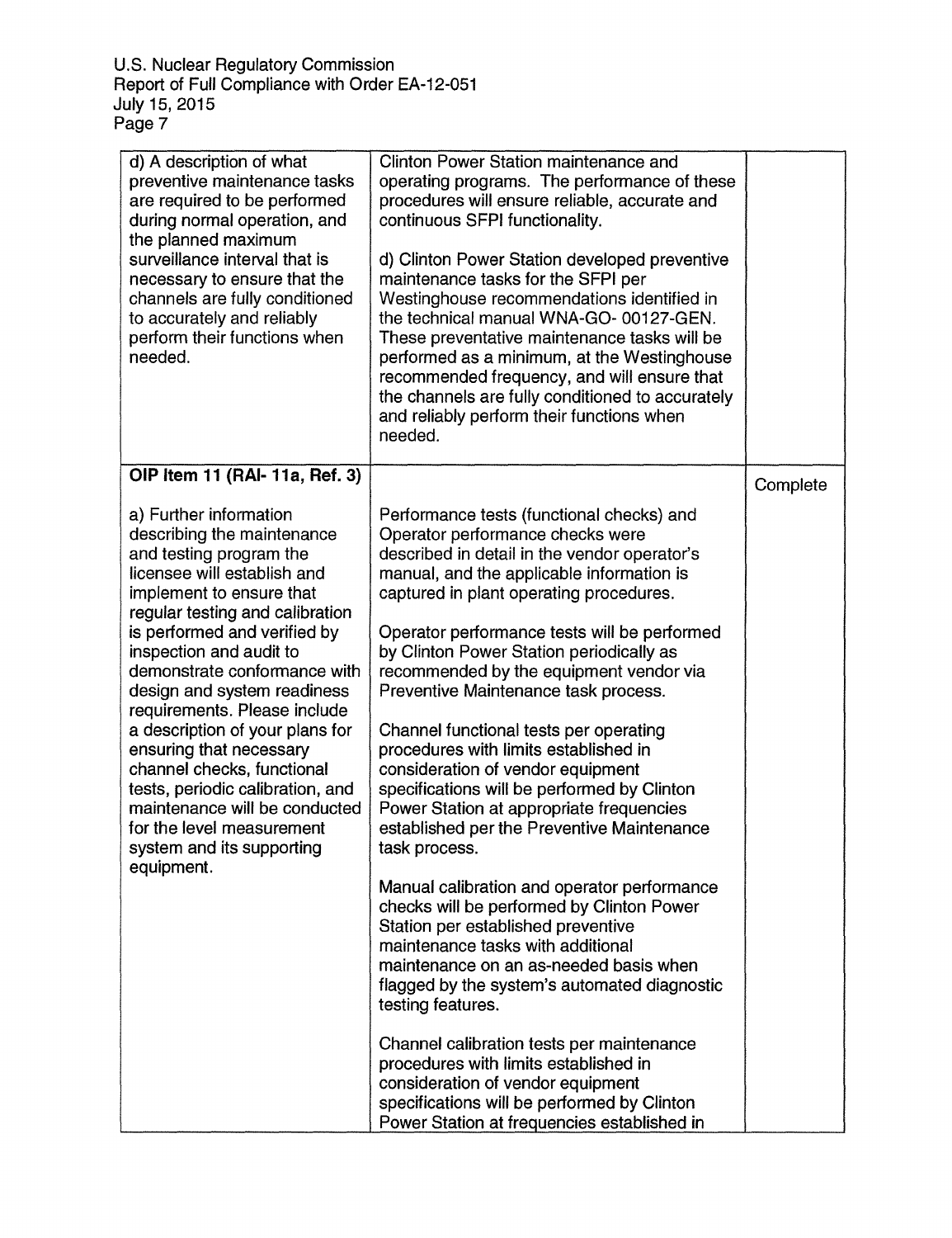|                                                                                                                                                                                                                                                                                                                                                                                                                                                                                                                                                                                                                                                                | consideration of vendor recommendations.<br>SFPI channel/equipment<br>maintenance/preventative maintenance and<br>testing program requirements to ensure design<br>and system readiness are established in<br>accordance with Exelon's processes and<br>procedures and in consideration of vendor<br>recommendations to ensure that appropriate<br>regular testing, channel checks, functional<br>tests, periodic calibration, and maintenance is<br>performed. Subject maintenance and testing<br>program requirements are developed during<br>the SFPI modification design process.<br>All of these activities are subject to the<br>inspection and audit process defined in the<br><b>Exelon Quality Assurance Manual.</b> |          |
|----------------------------------------------------------------------------------------------------------------------------------------------------------------------------------------------------------------------------------------------------------------------------------------------------------------------------------------------------------------------------------------------------------------------------------------------------------------------------------------------------------------------------------------------------------------------------------------------------------------------------------------------------------------|-------------------------------------------------------------------------------------------------------------------------------------------------------------------------------------------------------------------------------------------------------------------------------------------------------------------------------------------------------------------------------------------------------------------------------------------------------------------------------------------------------------------------------------------------------------------------------------------------------------------------------------------------------------------------------------------------------------------------------|----------|
| ISE Item 6 (RAI- 11, Ref. 5)<br>Please provide the following:<br>a) The specific location for the<br>primary and backup<br>instrument channel display.                                                                                                                                                                                                                                                                                                                                                                                                                                                                                                         | a) An updated sketch of the specific location of<br>the primary and backup instrument channel<br>display (monitor) is depicted on the enclosed                                                                                                                                                                                                                                                                                                                                                                                                                                                                                                                                                                                | Complete |
| b) If a display will be<br>located somewhere other<br>than the control room or<br>alternate shutdown panel,<br>please describe the<br>evaluation used to validate<br>that the display location can<br>be accessed without<br>unreasonable delay<br>following a BDB event.<br>Include the time available<br>for personnel to access the<br>display as credited in the<br>evaluation, as well as the<br>actual time (e.g., based on<br>walk-throughs) that it will<br>take for personnel to access<br>the display. Additionally,<br>please include a description<br>of the radiological and<br>environmental conditions on<br>the paths personnel might<br>take. | revised Sketch #1, NRC RAI Question 1.<br>b) Clinton Power Station revised the location of<br>the Primary display near the Remote (alternate)<br>Shutdown Panel as shown on the enclosed<br>revised Sketch #1 NRC RAI Question 1 due to<br>constructability issues. This revised location is<br>as close to the Main Control Room as the<br>original location described in Reference 11<br>(Fourth Six Month Update). The time to access<br>the display is approximately eight (8) minutes.<br>The Primary display is still within the Remote<br>Shutdown Panel area and environmental<br>conditions remain as previously described. No<br>changes to the location of the Backup channel<br>display were made.                |          |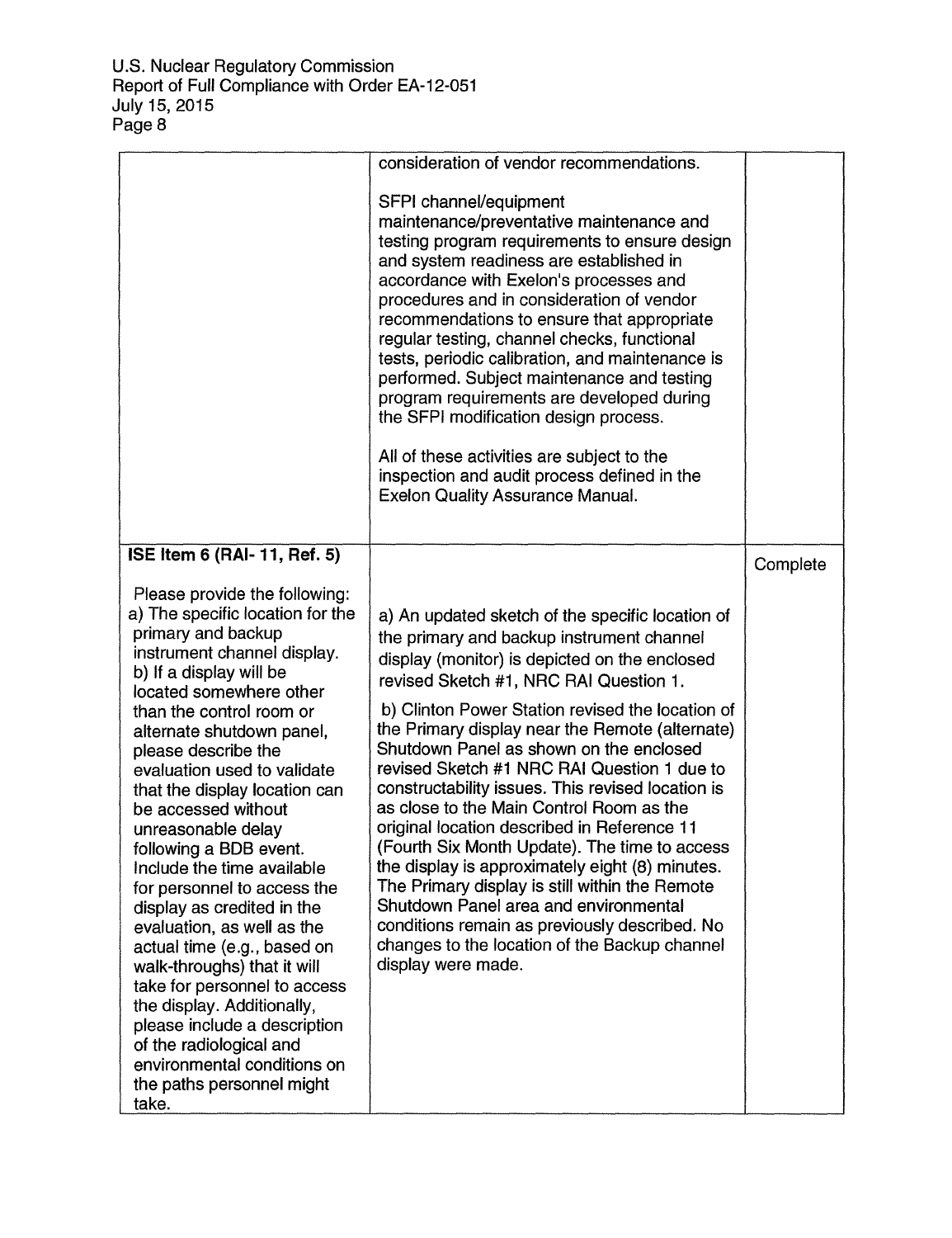| ISE Item 6 (RAI- 12, Ref. 5)                                                                                                                                                                                                                                                                                                                                                                   |                                                                                                                                                                                                                                                                                                                                                                                                                                                                                                                                                                                                                                                                                                                                                                                                                                                                                                                               | Complete |
|------------------------------------------------------------------------------------------------------------------------------------------------------------------------------------------------------------------------------------------------------------------------------------------------------------------------------------------------------------------------------------------------|-------------------------------------------------------------------------------------------------------------------------------------------------------------------------------------------------------------------------------------------------------------------------------------------------------------------------------------------------------------------------------------------------------------------------------------------------------------------------------------------------------------------------------------------------------------------------------------------------------------------------------------------------------------------------------------------------------------------------------------------------------------------------------------------------------------------------------------------------------------------------------------------------------------------------------|----------|
| Please provide a list of the<br>procedures addressing<br>operation (both normal and<br>abnormal response),<br>calibration, test, maintenance,<br>and inspection procedures that<br>will be developed for use of<br>the SFP instrumentation. The<br>licensee is requested to<br>include a brief description of<br>the specific technical<br>objectives to be achieved<br>within each procedure. | Normal/Inspection procedure to monitor the<br>Spent Fuel Pool level is implemented in<br>accordance with Operations Procedure OP-AA-<br>102-102 "General Area Checks and Operator<br>Field Rounds" and readings are noted by using<br>a "Hand Held Electronic Data Device" with<br>predefined acceptance criteria.<br>Abnormal procedures are implemented when<br>an out of the predefined values condition is<br>observed as a result of performing the OP-AA-<br>102-102, or on the receipt of annunciator 5040-<br>2F, described in procedure 5040.02 "Low Level<br>Spent Fuel Storage Pool", and initiates, if<br>required, CPS 4011.02 "Spent Fuel Pool<br>Abnormal Water Level Decrease."<br>Calibration/Testing procedures 9577.01<br>"Spent Fuel Pool Level Indication Primary 1LT-<br>FC221A / Backup 1LT-FC221B Channel<br>Functional Test," and 9477.01A(01B) "Spent<br>Fuel Pool Level Primary 1LT-FC221A (Backup |          |
|                                                                                                                                                                                                                                                                                                                                                                                                | 1LT-FC221B) Channel Calibration" define the<br>periodicity, functional testing and loop<br>calibrations for the Spent Fuel Pool Level<br>Indication system.                                                                                                                                                                                                                                                                                                                                                                                                                                                                                                                                                                                                                                                                                                                                                                   |          |
|                                                                                                                                                                                                                                                                                                                                                                                                | Maintenance procedures consist of a series of<br>Preventative Maintenance activities in<br>accordance with ER-AA-200 "Preventive<br>Maintenance Program" which define the<br>periodicity for calibration, battery replacement,<br>electronic component replacements, probe<br>replacement, transmitter replacement, sensor<br>probe inspection, and coax cable replacement.                                                                                                                                                                                                                                                                                                                                                                                                                                                                                                                                                   |          |

## **MILESTONE SCHEDULE** - **ITEMS COMPLETE**

| <b>Milestone</b>                                 | <b>Completion Date</b> |
|--------------------------------------------------|------------------------|
| Submit 60 Day Status Report                      | October 25, 2012       |
| <b>Submit Overall Integrated Plan</b>            | February 28, 2013      |
| <b>Submit Responses to RAIs</b>                  | July 5, 2013           |
| <b>Submit 6 Month Updates:</b>                   |                        |
| Update 1                                         | August 28, 2013        |
| Update 2                                         | February 28, 2014      |
| Update 3                                         | August 28, 2014        |
| Provide Final Safety Evaluation (SE) Information | September 30, 2014     |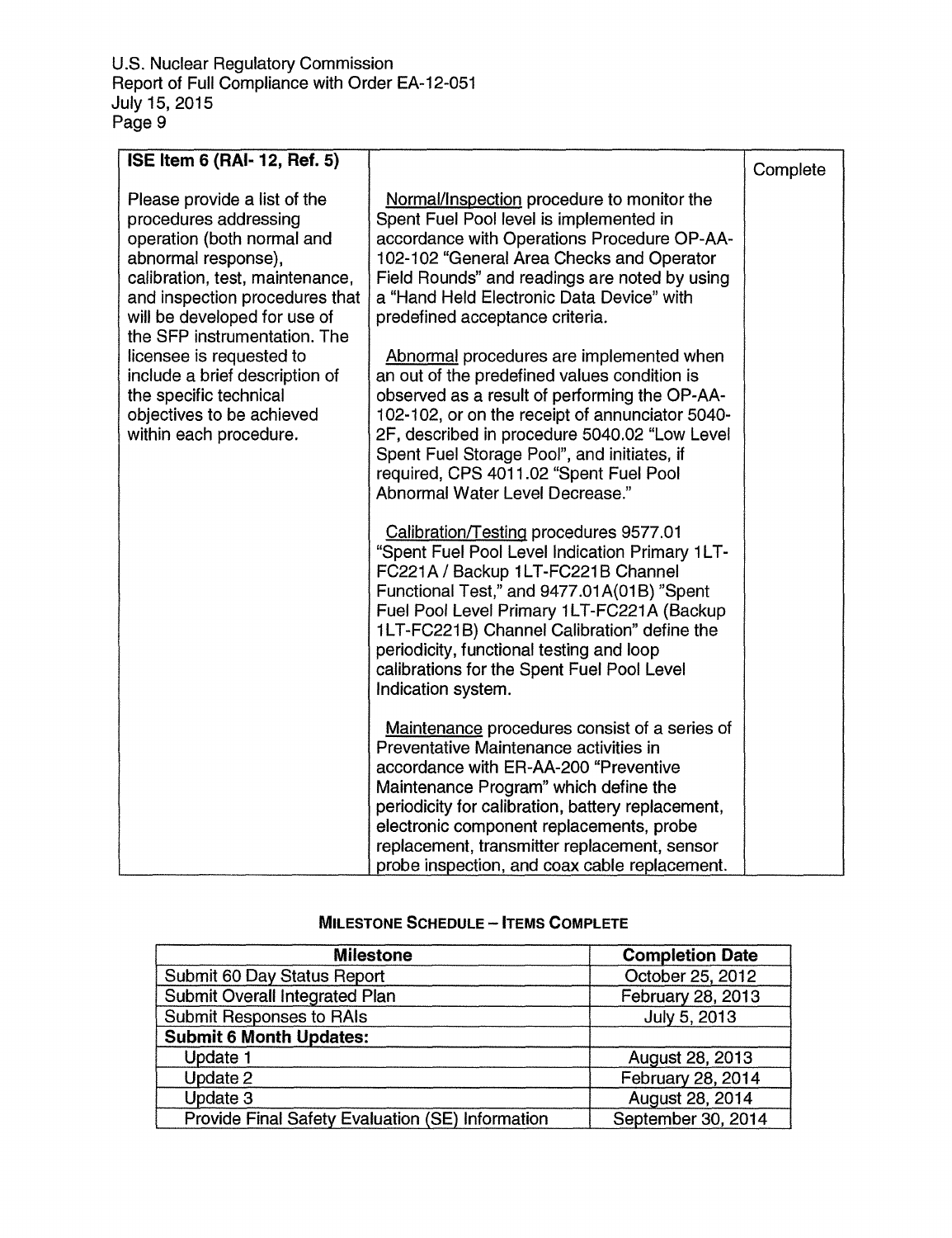U.S. Nuclear Regulatory Commission Report of Full Compliance with Order EA-12-051 July 15, 2015 Page 10

| <b>Milestone</b>                                                | <b>Completion Date</b> |
|-----------------------------------------------------------------|------------------------|
| Update 4                                                        | February 27, 2015      |
| <b>Modifications:</b>                                           |                        |
| <b>Conceptual Design</b>                                        | 3Q2012                 |
| <b>Issue Exelon Fleet contract to procure SFPI</b><br>Equipment | 2Q2013                 |
| <b>Begin Detailed Design Engineering</b>                        | 4Q2013                 |
| Complete and Issue SFPI Modification Package                    | 2Q2015                 |
| <b>Begin Installation</b>                                       | 4Q2014                 |
| Complete SFPI Installation and Put Into Service                 | May 15, 2015           |

### **ORDER EA-12-051 COMPLIANCE ELEMENTS SUMMARY**

The elements identified below for Clinton Power Station, as well as the site overall integrated plan response submittal (Reference 5), the 6-Month Status Reports (References 8, 9, 10, and 11), and any additional docketed correspondence, demonstrate compliance with Order EA-12- 051.

### **IDENTIFICATION OF LEVELS OF REQUIRED MONITORING - COMPLETE**

Clinton Power Station has previously identified the three required levels for monitoring SFP level in compliance with Order EA-12-051. These levels have been integrated into the site processes for monitoring level during events and responding to loss of SFP inventory.

#### **INSTRUMENT DESIGN FEATURES** - **COMPLETE**

The design of the instruments installed at Clinton Power Station complies with the requirements specified in the Order and described in NEI 12-02 "Industry Guidance for Compliance with NRC Order EA-12-051". The instruments have been installed in accordance with the station design control process.

The instruments have been arranged to provide reasonable protection against missiles. The instruments have been mounted to retain design configuration during and following the maximum expected ground motion. The instruments will be reliable during expected environmental and radiological conditions when the SFP is at saturation for extended periods. The instruments are independent of each other and have separate and diverse power supplies. The instruments will maintain their design accuracy following a power interruption and are designed to allow for routine testing and calibration.

The instrument display is readily accessible during postulated events and allows for SFP level information to be promptly available to decision makers.

### **PROGRAM FEATURES** - **COMPLETE**

Training for Clinton Power Station, Unit 1, has been completed in accordance with an accepted training process as recommended in NEI 12-02, Section 4.1.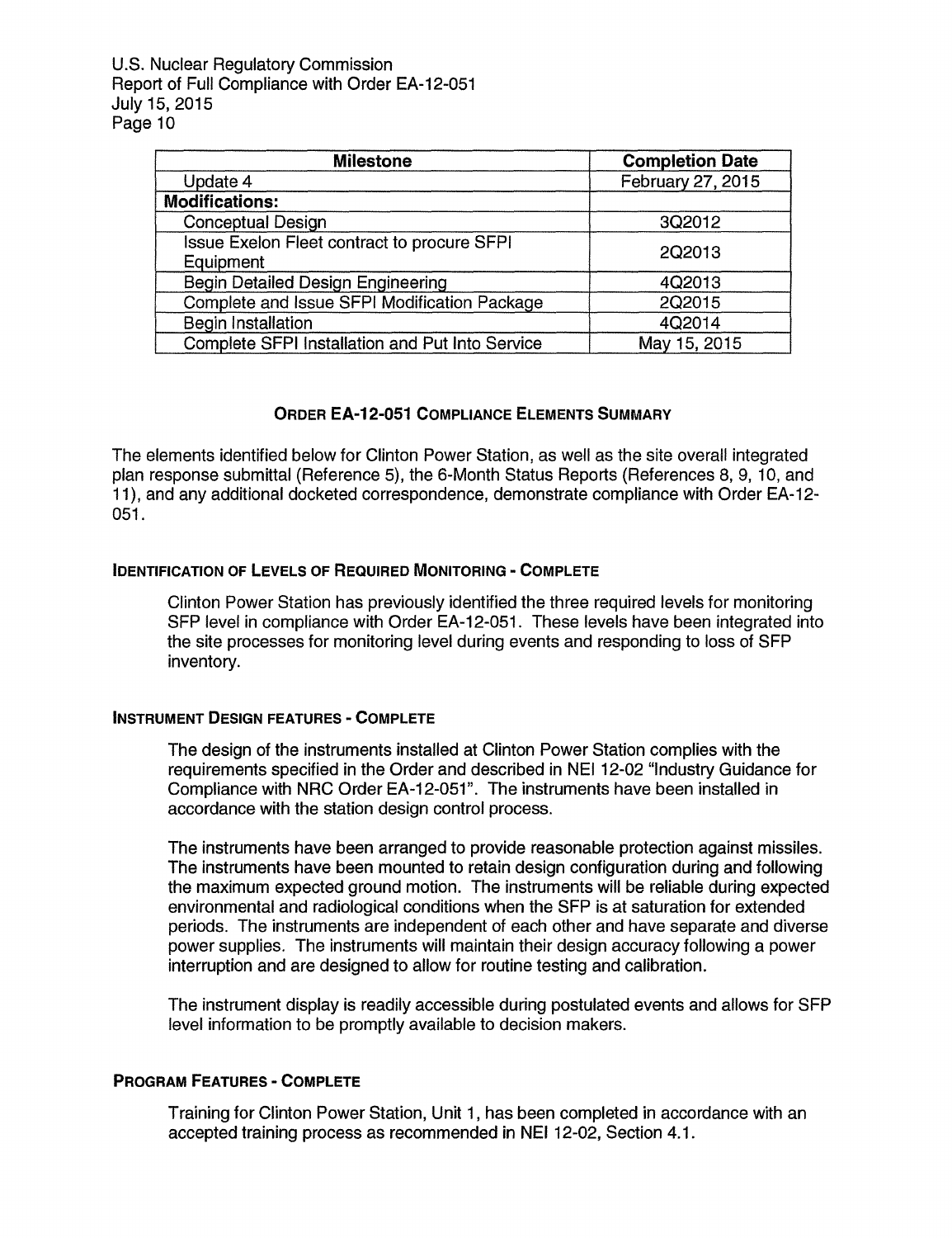U.S. Nuclear Regulatory Commission Report of Full Compliance with Order EA-12-051 July 15, 2015 Page 11

> Operating and maintenance procedures for Clinton Power Station have been developed and integrated with existing procedures. Procedures have been verified and are available for use in accordance with the site procedure control program.

> Site processes have been established to ensure the instruments are maintained at their design accuracy.

This letter contains no new regulatory commitments. If you have any questions regarding this report, please contact David P. Helker at 610-765-5525.

I declare under penalty of perjury that the foregoing is true and correct. Executed on the  $15<sup>th</sup>$ day of July 2015.

Respectfully submitted,

 $7,$  Raege

Glen T. Kaegi Director - Licensing & Regulatory Affairs Exelon Generation Company, LLC

Enclosure:

Clinton Power Station SFPI Figures:

CPS Revised Sketch #1 (one page) - Transmitter and Electronic Enclosure Layout CPS Revised Sketch #2 (two pages) - Depiction of Pool Sensor Locations and Cable Routing

cc: Director, Office of Nuclear Reactor Regulation NRC Regional Administrator - Region Ill NRC Regional Administrator - Region III<br>NRC Senior Resident Inspector – Clinton Power Station, Unit 1 NRC Senior Resident Inspector – Clinton Power Station, Unit<br>NRC Project Manager, NRR – Clinton Power Station, Unit 1 Mr. Jeremy S. Bowen, NRR/JLD/JOMB, NRC Ms. Jessica A. Kratchman, NRR/JLD/JPSB, NRC Mr. John P. Boska, NRR/JLD/JOMB, NRC Illinois Emergency Management Agency - Division of Nuclear Safety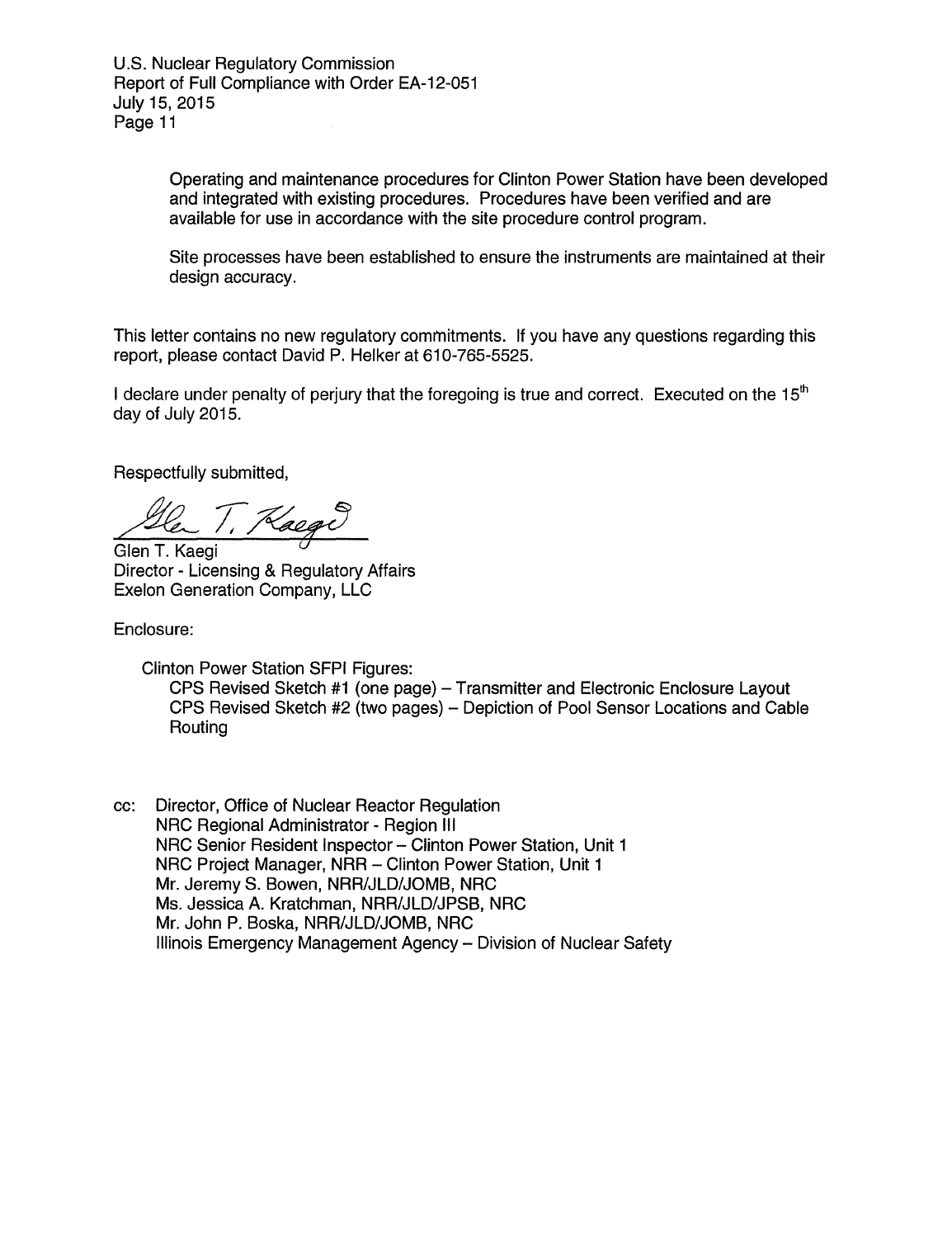### **Enclosure**

## **Clinton Power Station SFPI Figures**

CPS Revised Sketch #1 (one page) - Transmitter and Electronic Enclosure Layout

CPS Revised Sketch #2 (two pages) - Depiction of Pool Sensor Locations and Cable Routing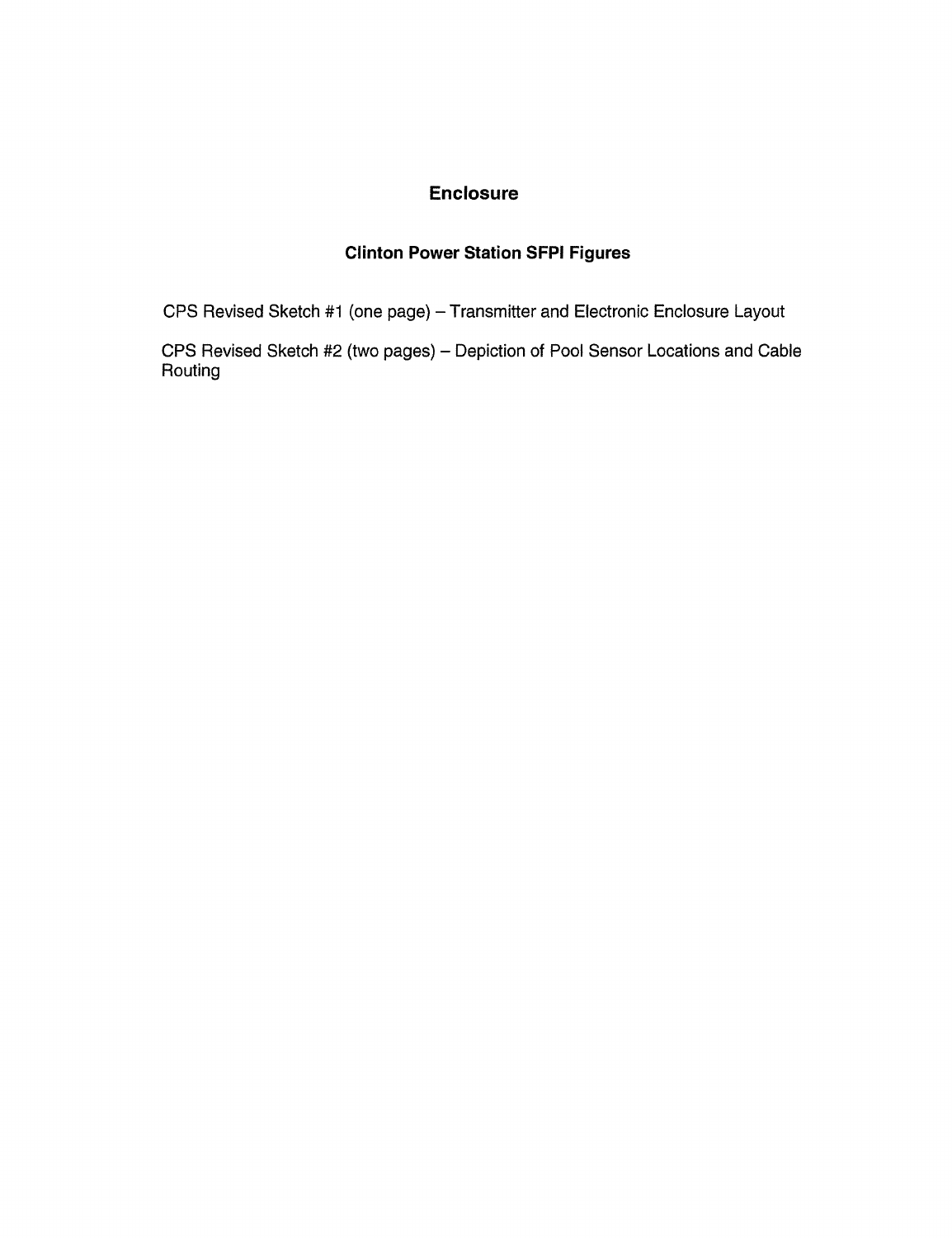

## **CPS** Revised Sketch #1 (one page) Transmitter and Electronic Enclosure Layout

**Page 1 of 1**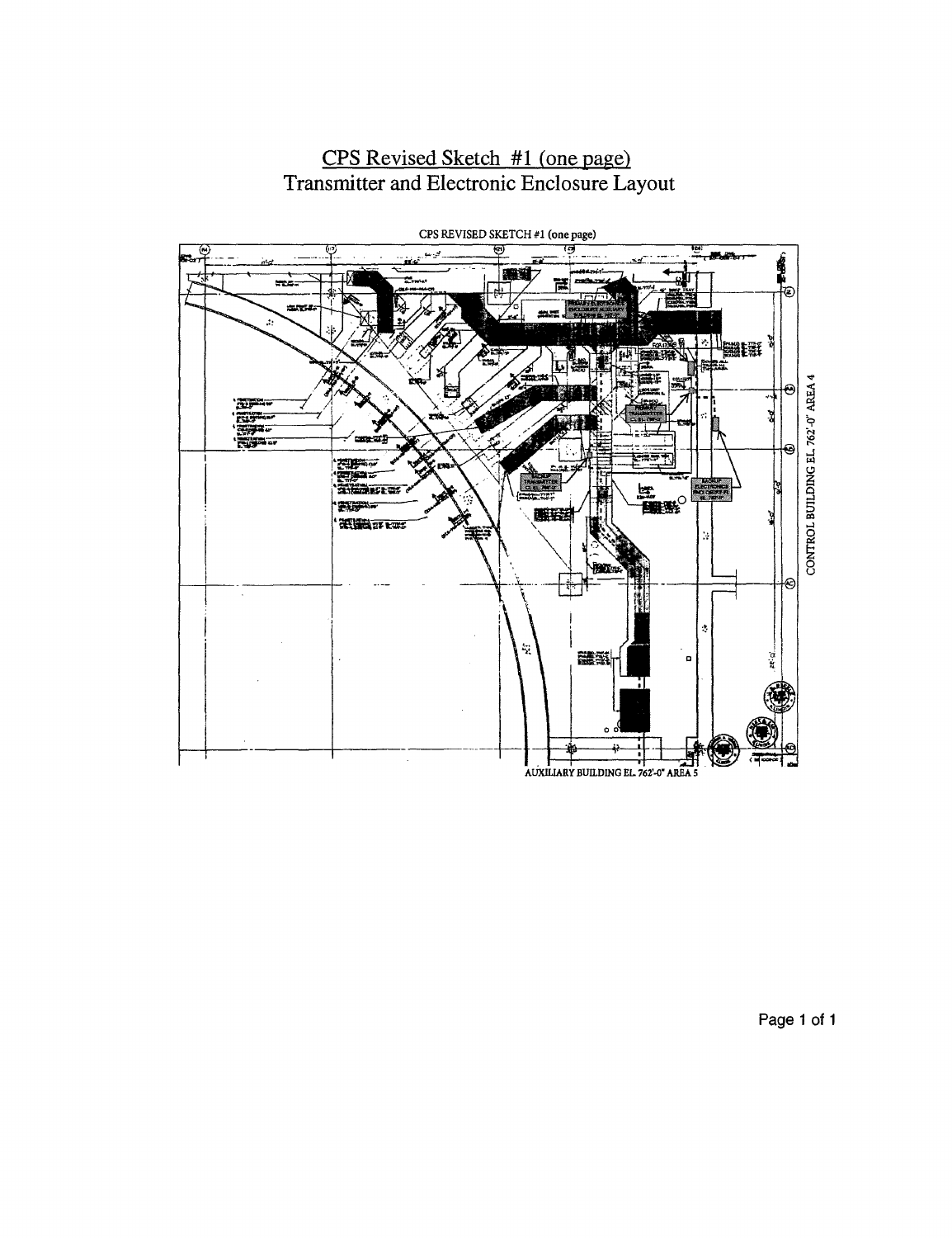## CPS REVISED SKETCH #2 (two pages) Depiction of Pool Sensor Locations and **Cable Routing**